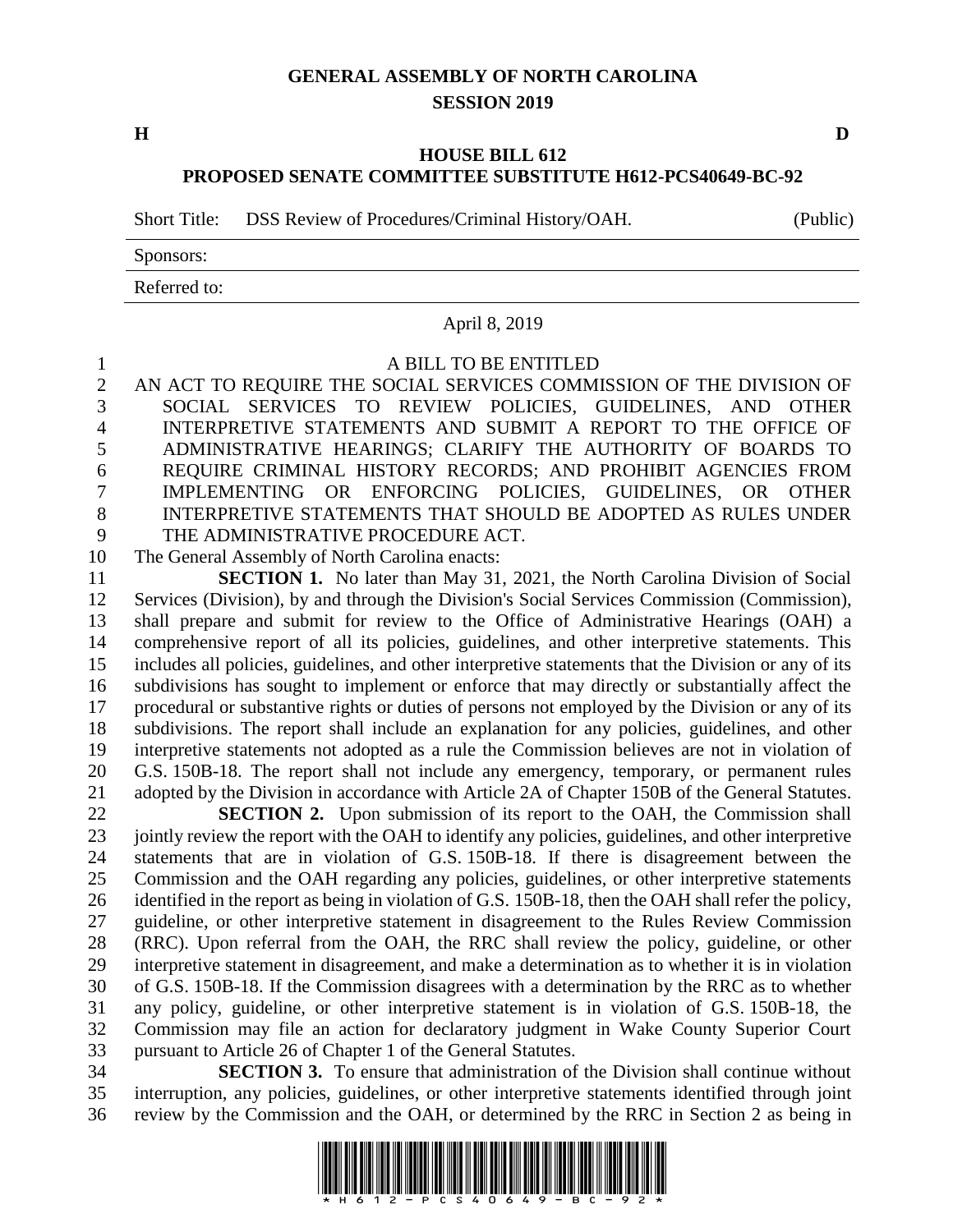## **General Assembly Of North Carolina Session 2019 Session 2019**

 violation of G.S. 150B-18, shall be deemed interim rules so long as they do not conflict with any provisions of the General Statutes. Any interim rule authorized by this section shall become void July 1, 2022, if the Commission has failed to adopt that interim rule as a permanent rule by that date in accordance with Article 2A of Chapter 150B of the General Statutes. A reviewing court may extend the interim rule period pending the outcome of its review, if the Commission has filed an action for declaratory judgment under Section 2. Any policy, guideline, or other interpretive statement issued by the Division after this act becomes effective shall become void one year after it is issued; however, prior to that deadline, the Secretary of Health and Human Services may reissue the policy, guideline, or other interpretive statement for an additional period of one year. **SECTION 4.** G.S. 93B-8.1(a)(1) reads as rewritten: "(1) Applicant. – A person who makes application for licensure from an 13 occupational licensing board-board or a State agency licensing board." **SECTION 5.** G.S. 93B-8.1 is amended by adding a new subsection to read: "(c1) Nothing in this section or in G.S. 93B-1 shall be construed as authorizing an occupational licensing board or a State agency licensing board to require an applicant to consent to a criminal history record check or use of fingerprints or other identifying information required by the State or National Repositories of Criminal Histories as a condition of granting or renewing a license." **SECTION 6.** G.S. 150B-23(a) reads as rewritten: "(a) A contested case shall be commenced by paying a fee in an amount established in G.S. 150B-23.2 and by filing a petition with the Office of Administrative Hearings and, except as provided in Article 3A of this Chapter, shall be conducted by that Office. The party who files the petition shall serve a copy of the petition on all other parties and, if the dispute concerns a license, the person who holds the license. A party who files a petition shall file a certificate of service together with the petition. A petition shall be signed by a party, an attorney representing a party, or other representative of the party as may specifically be authorized by law, and, if filed by a party other than an agency, shall state facts tending to establish that the agency named as the respondent has deprived the petitioner of property, has ordered the petitioner to pay a fine or civil penalty, has sought to implement or enforce against the petitioner a policy, guideline, or other interpretive statement in violation of G.S. 150B-18, or has otherwise substantially prejudiced the petitioner's rights and that the agency: (1) Exceeded its authority or jurisdiction; (2) Acted erroneously; (3) Failed to use proper procedure; (4) Acted arbitrarily or capriciously; or (5) Failed to act as required by law or rule. The parties in a contested case shall be given an opportunity for a hearing without undue delay. Any person aggrieved may commence a contested case hereunder. A local government employee, applicant for employment, or former employee to whom Chapter 126 of the General Statutes applies may commence a contested case under this Article in the same manner as any other petitioner. The case shall be conducted in the same manner as other contested cases under this Article. A business entity may represent itself using a nonattorney representative who is one or more of the following of the business entity: (i) officer, (ii) manager or member-manager, if the business entity is a limited liability company, (iii) employee whose income is reported on IRS Form W-2, if the business entity authorizes the representation in writing, or (iv) owner of the business entity, if the business entity authorizes the representation in writing and if the owner's interest in the business entity is at least twenty-five percent (25%). Authority for and prior notice of nonattorney representation shall be made in writing, under penalty of perjury, to the Office on a form provided by the Office."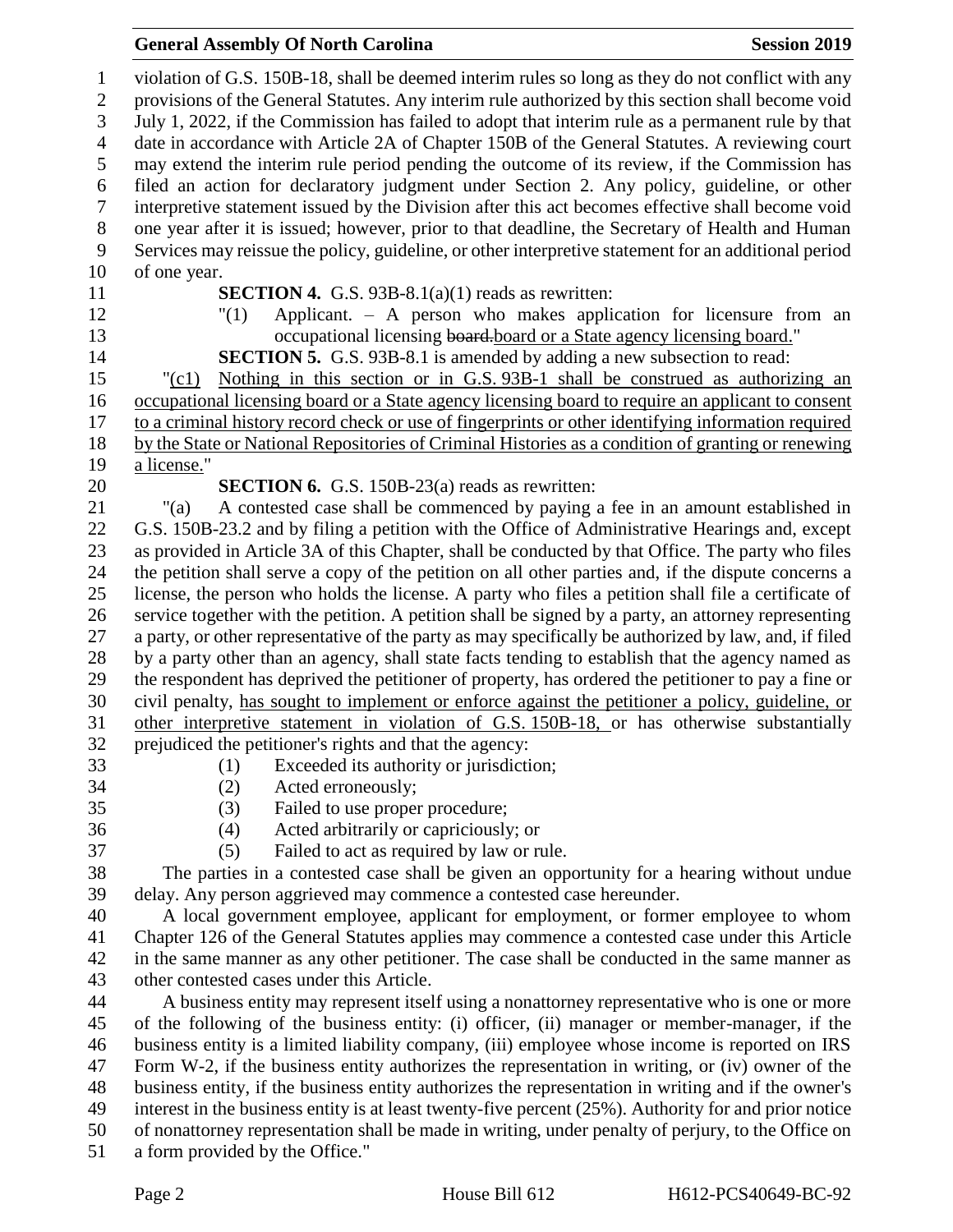|         |                                                | <b>General Assembly Of North Carolina</b>                                          | <b>Session 2019</b> |  |  |
|---------|------------------------------------------------|------------------------------------------------------------------------------------|---------------------|--|--|
|         | SECTION 7. G.S. 150B-33(b) reads as rewritten: |                                                                                    |                     |  |  |
| " $(b)$ | An administrative law judge may:               |                                                                                    |                     |  |  |
|         | (1)                                            | Administer oaths and affirmations;                                                 |                     |  |  |
|         | (2)                                            | Sign, issue, and rule on subpoenas in accordance with G.S. 150B-27 and             |                     |  |  |
|         |                                                | G.S. 1A-1, Rule 45;                                                                |                     |  |  |
|         | (3)                                            | Provide for the taking of testimony by deposition and rule on all objections to    |                     |  |  |
|         |                                                | discovery in accordance with G.S. 1A-1, the Rules of Civil Procedure;              |                     |  |  |
|         | (3a)                                           | Rule on all prehearing motions that are authorized by G.S. 1A-1, the Rules of      |                     |  |  |
|         |                                                | Civil Procedure;                                                                   |                     |  |  |
|         | (4)                                            | Regulate the course of the hearings, including discovery, set the time and         |                     |  |  |
|         |                                                | place for continued hearings, and fix the time for filing of briefs and other      |                     |  |  |
|         |                                                | documents;                                                                         |                     |  |  |
|         | (5)                                            | Direct the parties to appear and confer to consider simplification of the issues   |                     |  |  |
|         |                                                | by consent of the parties;                                                         |                     |  |  |
|         | (6)                                            | Stay the contested action by the agency pending the outcome of the case, upon      |                     |  |  |
|         |                                                | such terms as he the administrative law judge deems proper, and subject to the     |                     |  |  |
|         |                                                | provisions of G.S. 1A-1, Rule 65;                                                  |                     |  |  |
|         | (7)                                            | Determine whether the hearing shall be recorded by a stenographer or by an         |                     |  |  |
|         |                                                | electronic device; and                                                             |                     |  |  |
|         | (8)                                            | Enter an order returnable in the General Court of Justice, Superior Court          |                     |  |  |
|         |                                                | Division, to show cause why the person should not be held in contempt. The         |                     |  |  |
|         |                                                | Court shall have the power to impose punishment as for contempt for any act        |                     |  |  |
|         |                                                | which would constitute direct or indirect contempt if the act occurred in an       |                     |  |  |
|         |                                                | action pending in Superior Court.                                                  |                     |  |  |
|         | (9)                                            | Determine that a rule as applied in a particular case is void because (1) it is    |                     |  |  |
|         |                                                | not within the statutory authority of the agency, (2) is not clear and             |                     |  |  |
|         |                                                | unambiguous to persons it is intended to direct, guide, or assist, or $(3)$ is not |                     |  |  |
|         |                                                | reasonably necessary to enable the agency to fulfill a duty delegated to it by     |                     |  |  |
|         |                                                | the General Assembly.                                                              |                     |  |  |
|         | (9a)                                           | Determine that a policy, guideline, or other interpretive statement that a State   |                     |  |  |
|         |                                                | agency has sought to implement or enforce is unenforceable because it is in        |                     |  |  |
|         |                                                | violation of G.S. 150B-18. The administrative law judge may order the refund       |                     |  |  |
|         |                                                | of any payments or receipts of any kind collected pursuant to a policy,            |                     |  |  |
|         |                                                | guideline, or other interpretive statement determined to be unenforceable          |                     |  |  |
|         |                                                | pursuant to this subdivision. The administrative law judge may stay the            |                     |  |  |
|         |                                                | determination of unenforceability in order to allow the agency to adopt the        |                     |  |  |
|         |                                                | policy, guideline, or other interpretive statement as a rule.                      |                     |  |  |
|         | (10)                                           | Impose the sanctions provided for in G.S. 1A-1 or Chapter 3 of Title 26 of the     |                     |  |  |
|         |                                                | North Carolina Administrative Code for noncompliance with applicable               |                     |  |  |
|         |                                                | procedural rules.                                                                  |                     |  |  |
|         | (11)                                           | Order the assessment of reasonable attorneys' fees and witnesses' fees against     |                     |  |  |
|         |                                                | the State agency involved in contested cases decided under this Article where      |                     |  |  |
|         |                                                | the administrative law judge finds that the State agency named as respondent       |                     |  |  |
|         |                                                | has substantially prejudiced the petitioner's rights and has acted arbitrarily or  |                     |  |  |
|         |                                                | capriciously or under Chapter 126 where the administrative law judge finds         |                     |  |  |
|         |                                                | discrimination, harassment, or orders reinstatement or back pay-pay, or where      |                     |  |  |
|         |                                                | the administrative law judge finds that the State agency has sought to             |                     |  |  |
|         |                                                | implement or enforce a policy, guideline, or other interpretive statement that     |                     |  |  |
|         |                                                | is in violation of G.S. 150B-18.                                                   |                     |  |  |
|         | (12)                                           | Repealed by Session Laws 2011-398, s. 17. For effective date and                   |                     |  |  |
|         |                                                | applicability, see editor's note."                                                 |                     |  |  |